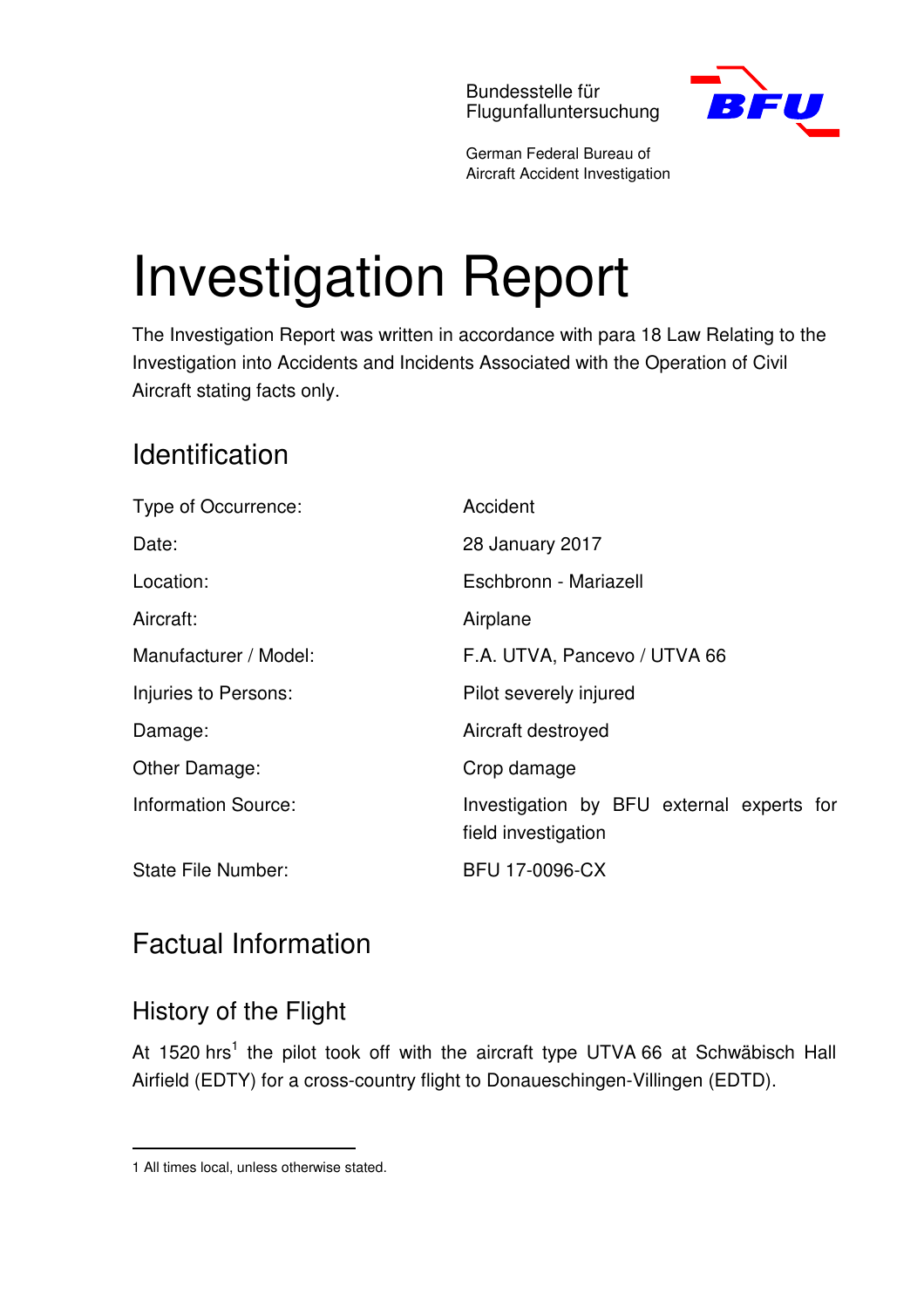



Flight path and accident site Source: BFU/Google Earth map service™

Prior to take-off the pilot had conducted four traffic circuits with an employee of the maintenance organisation based at Schwäbisch Hall. He had not flown in more than six months and wanted to become familiar again with his airplane.

The employee of the maintenance organisation accompanied the UTVA 66 with another airplane in order to take the pilot/owner later back to Schwäbisch Hall.

Since the transponder of the UTVA 66 did not function correctly the pilot flew east around the control zone Stuttgart.

South-west of the control zone Stuttgart the pilot noticed that the fuel level was very low and shortly afterwards the engine began to misfire.

At the time of the engine failure he was west of Eschbronn-Mariazell flying south at about 1,000 ft AMSL, approximately 30 km from the destination.

After the engine had failed the pilot decided at about 1615 hrs to attempt an emergency landing east of Eschbronn-Mariazell at an ascending, open space covered in snow.

The pilot stated that he had pushed the airplane into the ground during landing in order to prevent the crossing of a street located at the end of the landing field.

During the landing the airplane was destroyed and the pilot suffered severe injuries.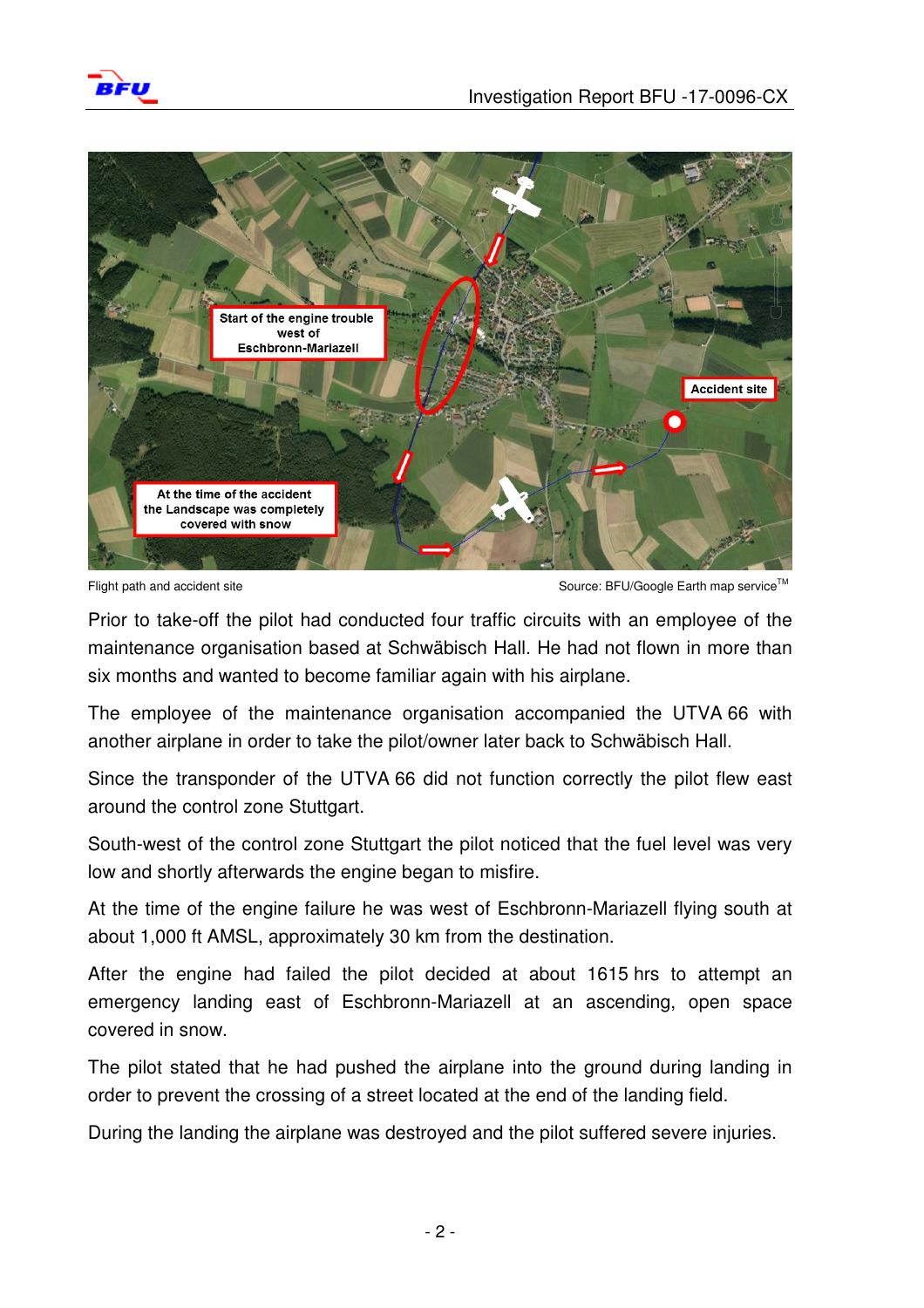



### Personnel Information

Since 15 March 1995 the 54-year-old pilot held a private pilot's license (PPL(A)). The licence had been issued in Switzerland in accordance with Part FCL of the ICAO Standards and listed the type rating for single-engine piston land (SEP land); valid until 31 March 2017.

The class 2 medical certificate was valid until 4 April 2016 for PPL privileges and until 4 April 2017 for LAPL privileges.

According to his pilot log book, he had a total flying experience of 609 hour; of which 80 hours and 128 take-offs had been conducted on UTVA 66. In the last 90 days he had conducted four flights.

## Aircraft Information

The aircraft was a single-engine strutted high-wing aircraft UTVA 66 produced by F.A. It was manufactured in 1970 in Serbia and had the manufacturer's serial number 51 102.

The four-seater UTVA 66 in all-metal construction was equipped with a nonretractable tailwheel and had a wing span of 11.40 m. The construction was designed for short field take-off and landing (STOL).

The aircraft was fitted with a Lycoming GSO-480-B1J6 engine with a 201 kW.

Its maximum take-off mass was 1,820 kg.

It had a Serbian certificate of registration and was operated privately.

The last annual check was conducted on 6 July 2016.

Total operating time was 1,193 hours since manufacture, of which 9 hours were conducted after an engine replacement.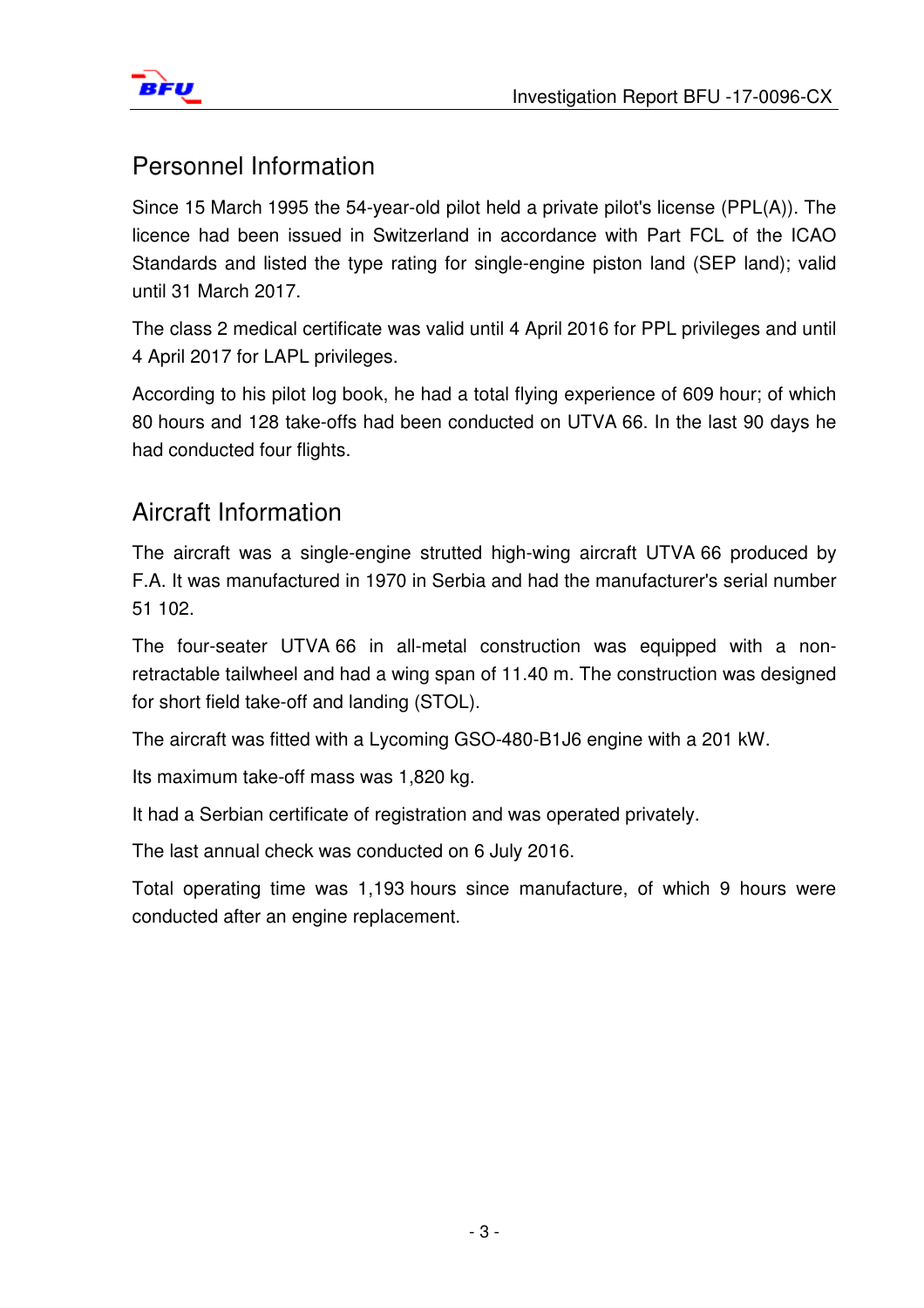



Three-view drawing Source: Manufacturer Controller Source: Manufacturer Source: Manufacturer

#### Meteorological Information

Sunny winter weather with scattered clouds and a temperature of about -10°C prevailed. The slight wind came from westerly directions.

#### Flight Recorder

The aircraft was not equipped with a flight data recorder or a cockpit voice recorder. There were no legal requirements for such equipment to be fitted.

For the reconstruction of the flight path the BFU had GPS data available.

#### Wreckage and Impact Information

The accident site was located about 10 km north-west of the city of Rottweil and 800 m south-east of Eschbronn-Mariazell within a rippled open country covered in snow.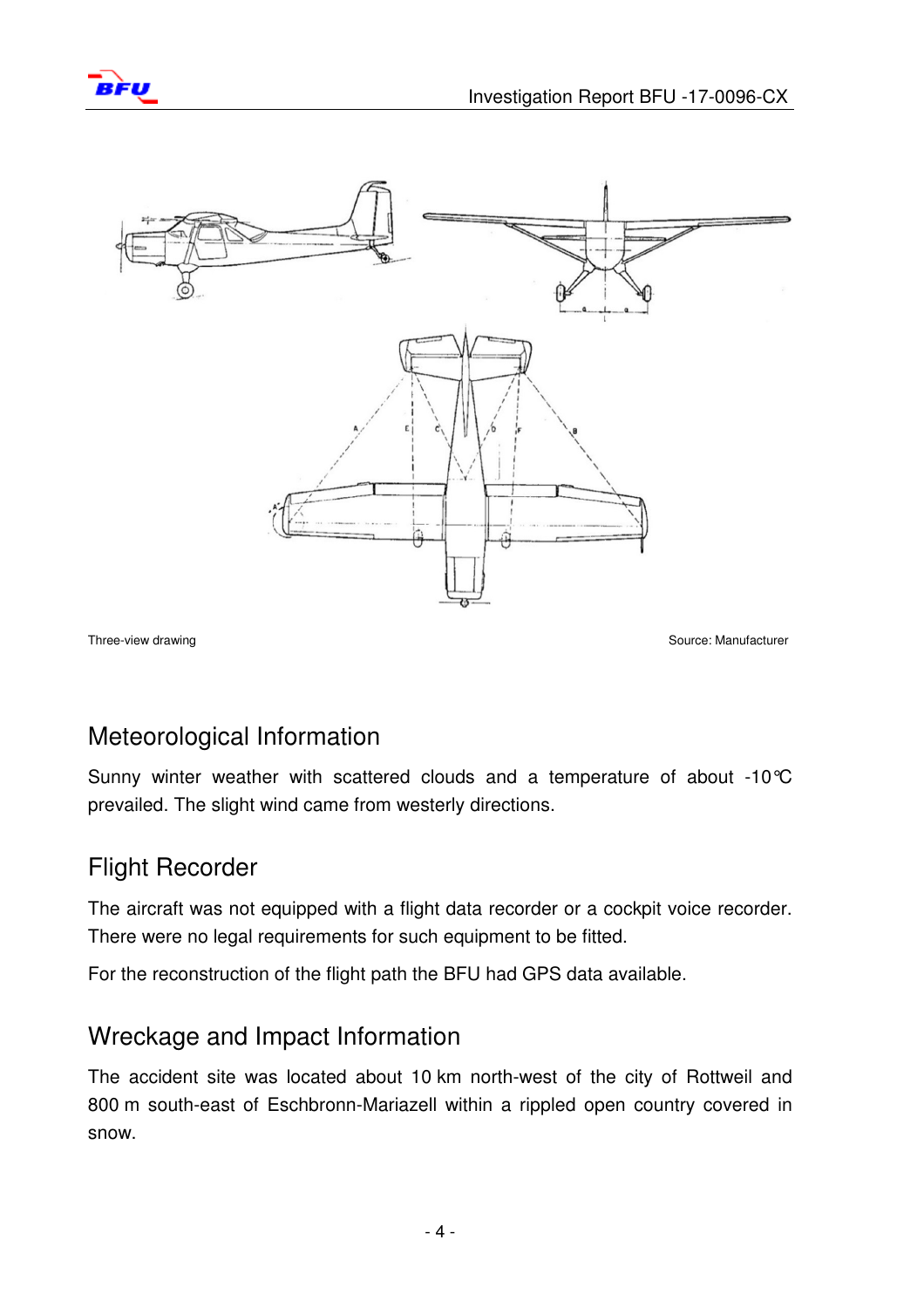

The street and road network in the vicinity of the accident site had partially been cleared of snow and was therefore visible as such. The approach area located south of the accident site was clear of obstacles.



Accident site Source: BFU

The airplane was found on a meadow ascending from south to north and covered in snow. The fuselage pointed toward 360°.

Elevation was 720 m AMSL and the snow was approximately 15 to 20 cm deep.

Approximately 100 m north of the wreckage a street running west to east was located.

Impact and sliding traces of 16 m length were found in the snow south of the wreckage.

The wreckage of the UTVA was complete. The tail was still connected with all control cables and rods but had been torn off to the left. The tail section had not been damaged and remained connected to the tail.

Visually the left wing was intact, the right bent, and the right strut compressed. The flaps were found in approximately position 10° (flaps and lever position).

The propeller turned freely and the blades were bent backwards.

The fuselage was compressed, the left cockpit door dented. The right door was found open and could no longer be closed. The main landing gear leg was found next to the wreckage.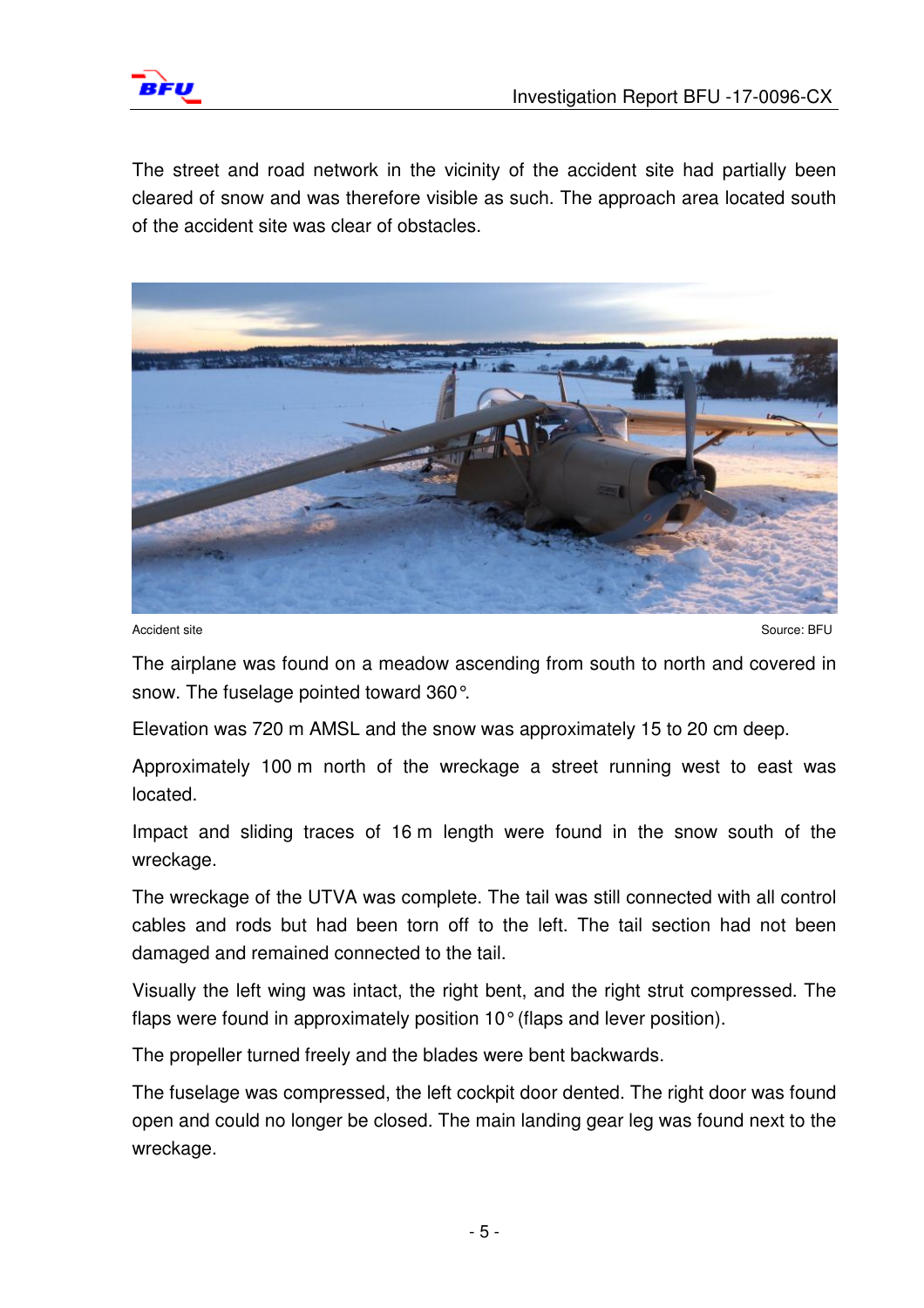



Accident site and impact traces Source: BFU

The entire engine compartment was dry without any traces of leaking operating fluids. The lower spark plugs showed a white combustion pattern.

The right fuel tank did not contain any fuel; the right was filled with 15 l.

Visually the cockpit including seats, seat belts, and instrument panel did not show any damages.

Diverse documentation and a flexible uninstalled additional fuel tank were found behind the seats.

All control elements could be checked, the control column had jammed due to impact forces.